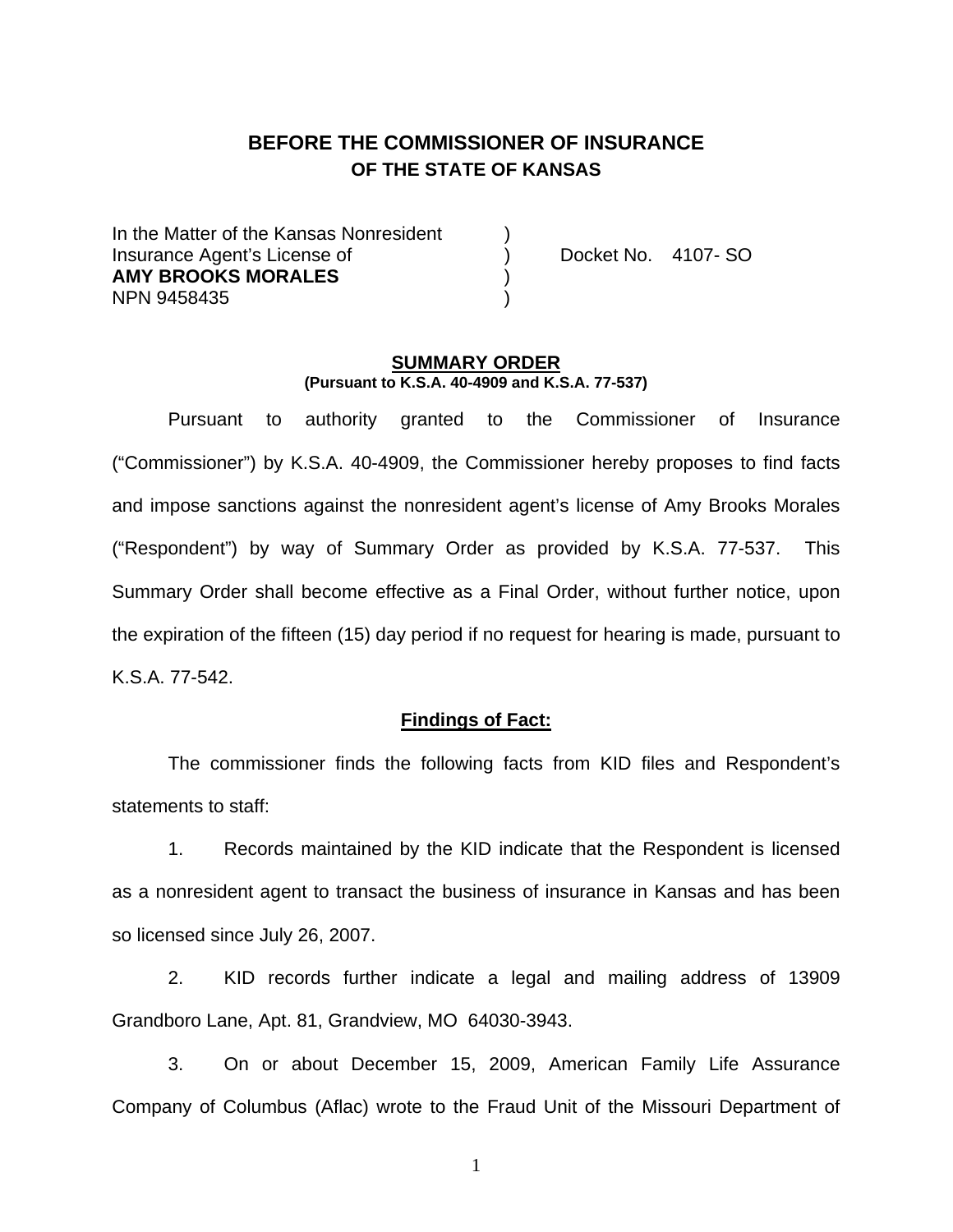Insurance which was also sent to KID. The letter indicated that an investigation by Aflac determined that Respondent established an unqualified business to get payroll rates and forged a policyholder's signature and facilitated a policyholder's claim fraud without the policyholder's knowledge.

4. Respondent has failed to report the discipline on her license to KID.

5. On January 4, 2010 and February 9, 2010, Mr. Dave McKee, Director of

the KID Producer's Division wrote Respondent on this matter and asked for a response.

There has been no response by Respondent, though the letters were not returned, so

presumably delivered to Respondent.

 6. The undersigned staff attorney wrote to Respondent on March 4, 2010 stating the above facts. The letter was returned after March 7, 2010 stating "Return to Sender, Not Deliverable as Addressed, Unable to forward."

## **Applicable Law**

7. K.S.A. 40-4909(a) provides, in relevant part:

"The commissioner may deny, suspend, revoke or refuse renewal of any license issued under this act if the commissioner finds that the applicant or license holder has:

- (2) Violated:
	- (A) Any provision of chapter 40 of the Kansas Statutes Annotated, and amendments thereto, or any rule and regulation promulgated hereunder
- (8) Used any fraudulent, coercive, or dishonest practice, or demonstrated any incompetence, untrustworthiness, or financial irresponsibility in the conduct of business in this state or elsewhere. . .."
- 8. The Commissioner may revoke any license issued under the Insurance

Agents Licensing Act if the Commissioner finds that the interests of the insurer or the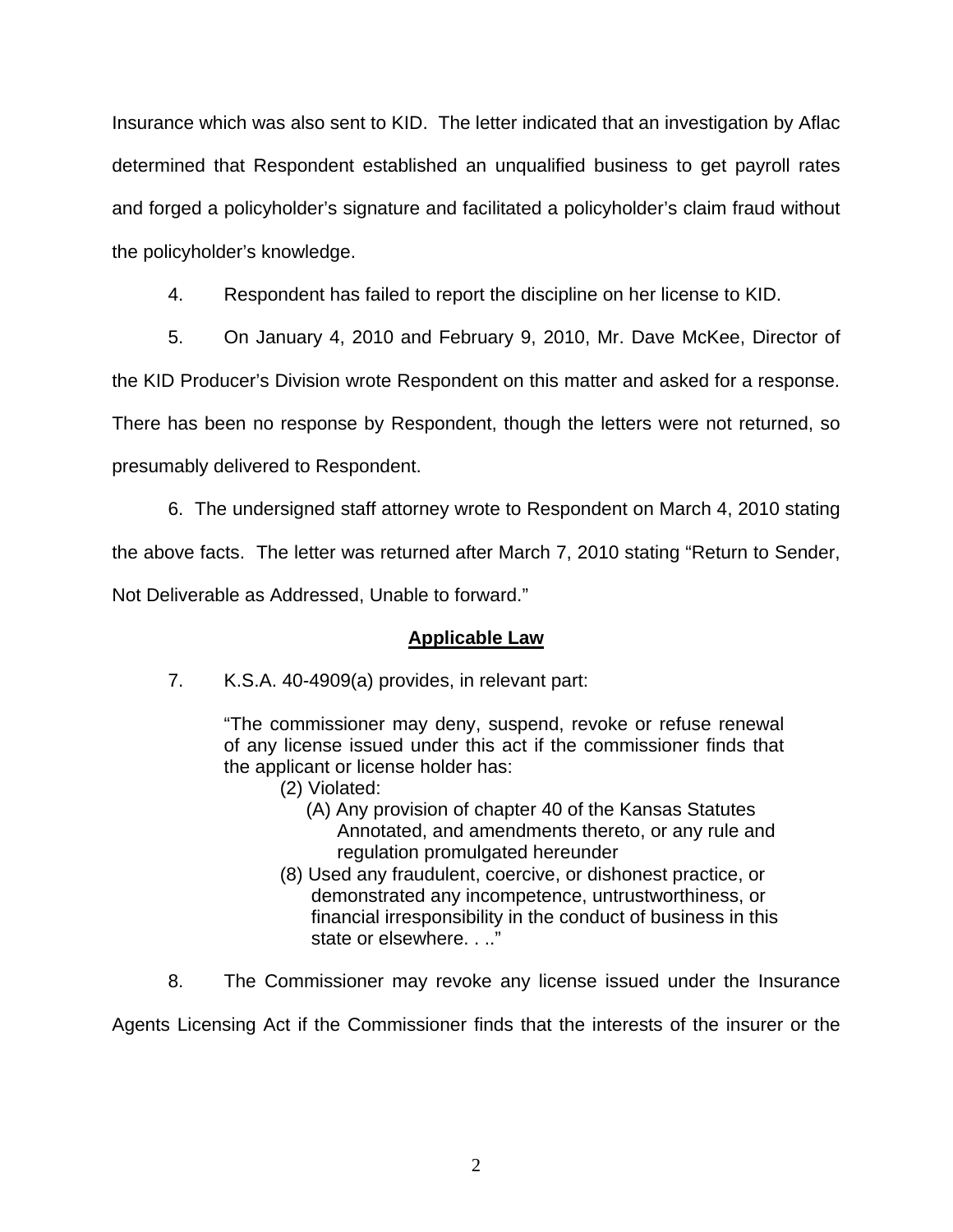insurable interests of the public are not properly served under such license. K.S.A. 40- 4909(b).

 9. A producer must inform the Commissioner of Insurance within 30 days of any discipline against a producer's license. K.A.R. 40-7-9(a).

 10. A producer must respond to a proper inquiry of the Commissioner. K.S.A. 40-2,125(b).

### **Conclusions of Law**

 11. The Commissioner has jurisdiction over Respondent as well as the subject matter of this proceeding, and such proceeding is held in the public interest. The Commissioner finds, based on the facts contained in paragraphs 3, 4, 5 and 6, that Respondent has demonstrated incompetence, untrustworthiness, or financial irresponsibility in the conduct of business.

 10. Based on the Respondent's discipline and failure to report the discipline, the Commissioner concludes that sufficient grounds exist for the revocation of Respondent's insurance agent's license pursuant to K.S.A. 40-4909(b) because such license is not properly serving the interests of the insurer and the insurable interests of the public.

 11. Based on the facts and circumstances set forth herein, it appears that the use of summary proceedings in this matter is appropriate, in accordance with the provisions set forth in K.S.A. 77-537(a), in that the use of summary proceedings does not violate any provision of the law and the protection of the public interest does not require the KID to give notice and opportunity to participate to persons other than Respondent.

3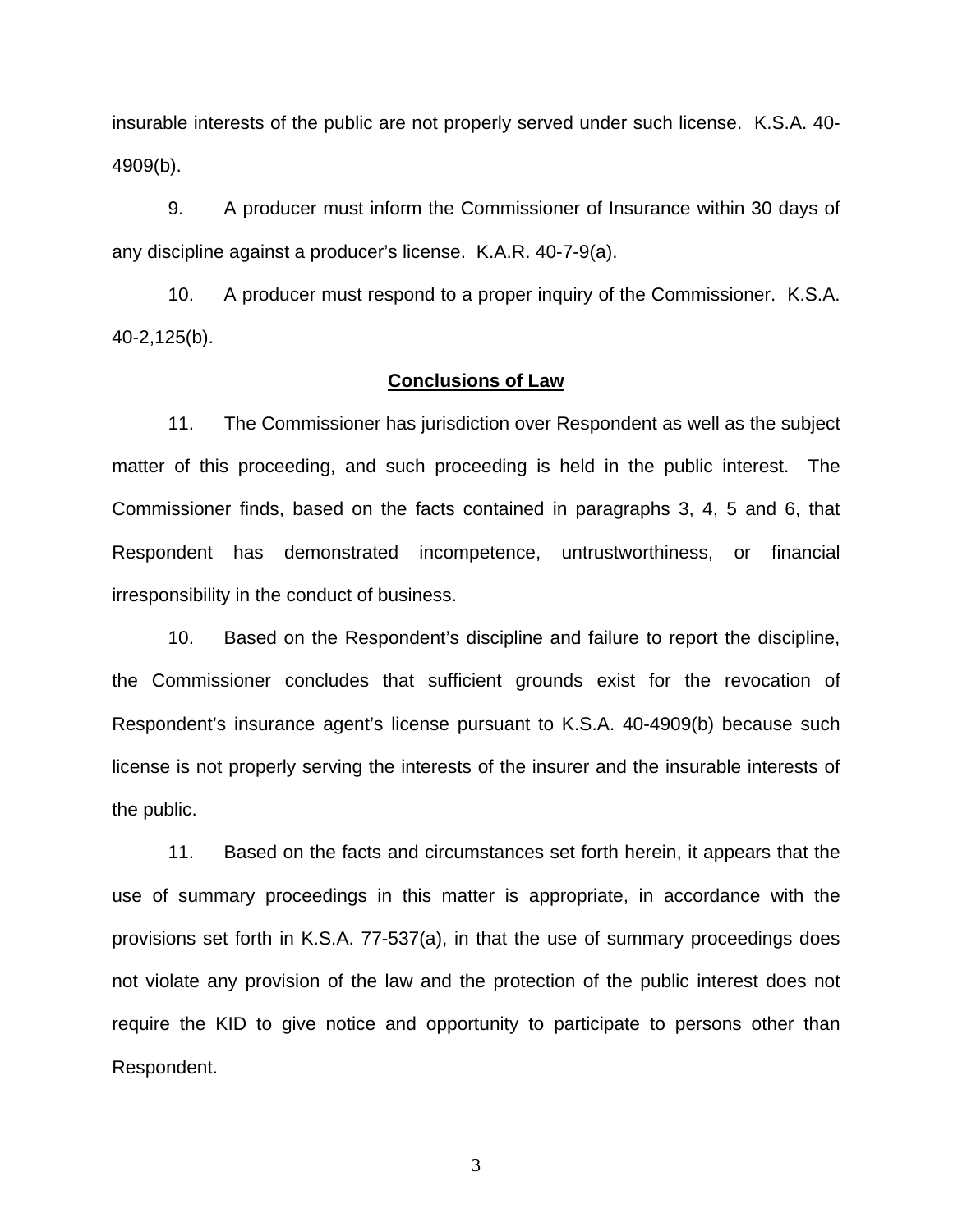**IT IS THEREFORE ORDERED BY THE COMMISSIONER OF INSURANCE THAT** the

Kansas nonresident insurance agent's license of Amy Brooks Morales is hereby **REVOKED. It is further ordered,** that Amy Brooks Morales shall **CEASE and DESIST** from the sale, solicitation, or negotiation of insurance and/or receiving compensation deriving from the sale, solicitation, or negotiation of insurance conducted after the effective date of this order.

#### **NOTICE OF RIGHTS**

(Pursuant to K.S.A. 77-542)

Amy Brooks Morales is entitled to a hearing pursuant to K.S.A. 77-537 and K.S.A. 77-542, the Kansas Administrative Procedure Act. If Respondent desires a hearing, she must file a written request for a hearing with:

 John W. Campbell, General Counsel Kansas Insurance Department 420 S.W.  $9^{th}$  Street Topeka, Kansas 66612

This request must be filed within fifteen (15) days from the date of service of this Order. If Respondent requests a hearing, the Kansas Insurance Department will notify her of the time and place of the hearing and information on procedures, right of representation, and other rights of parties relating to the conduct of the hearing, before commencement of the same.

If a hearing is not requested in the time and manner stated above, this Summary Order shall become effective as a Final Order upon the expiration of time for requesting a hearing, pursuant to K.S.A. 77-613. In the event Respondent files a Petition for Judicial Review, pursuant to K.S.A. §77-613(e), the agency officer to be served on